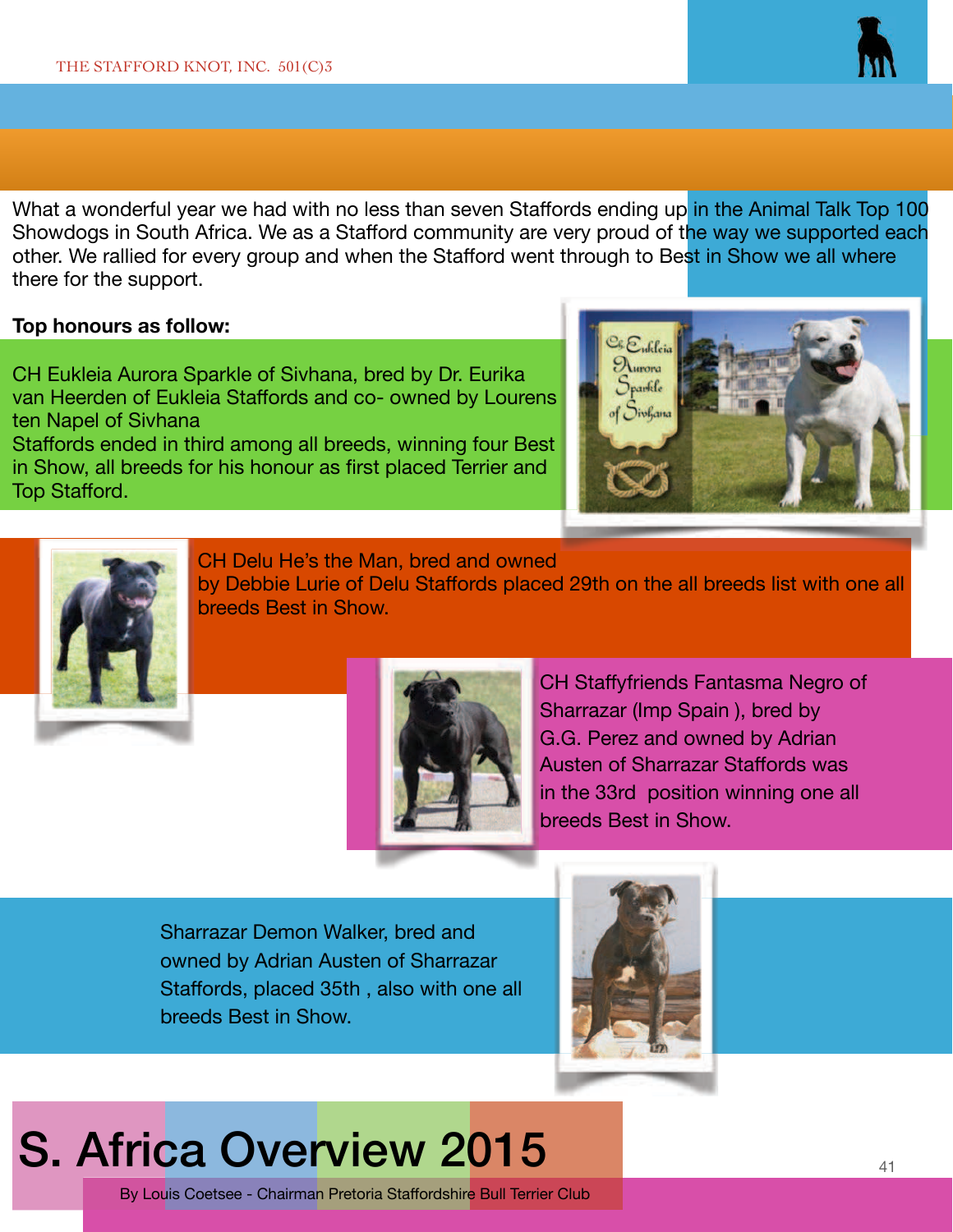

Rumox Ex Calibur of Ronaith, bred by Gerhard du Plessis of Rumox Staffords and owned by A. Walters of Ronaith Staffords. Expertly handled by Shapphire Staffords ended up in 68th place with one all breeds Best in Show.





Demac Bullet La Rey, bred by Mr. G. van Niekerk of Demac Staffords and owned by Johan Kruger of Jakru Staffords, won an all breeds Reserve Best in Show and placed 70th.

CH Kelev Gipsy Boy, bred by Peter Grek of Kelev Staffords and owned by Dr. Shaun Morris, won multiple Terrier groups ending in 74th place.



Congratulations to all these Staffords that did us proud by ending in the top 100 all breeds.

Then of course we had our six speciality shows with great entries. Our numbers are climbing and hopeful we can get back to the 150-mark in the next two years.

Western Cape Staffordshire Bull Terrier Club, judged by Mr Brian Owen (UK), with the winner Gizzo Marcus Auralius bred and owned by Jurgens Hanekom of Gizzo Staffords.

## S. Africa Overview 2015